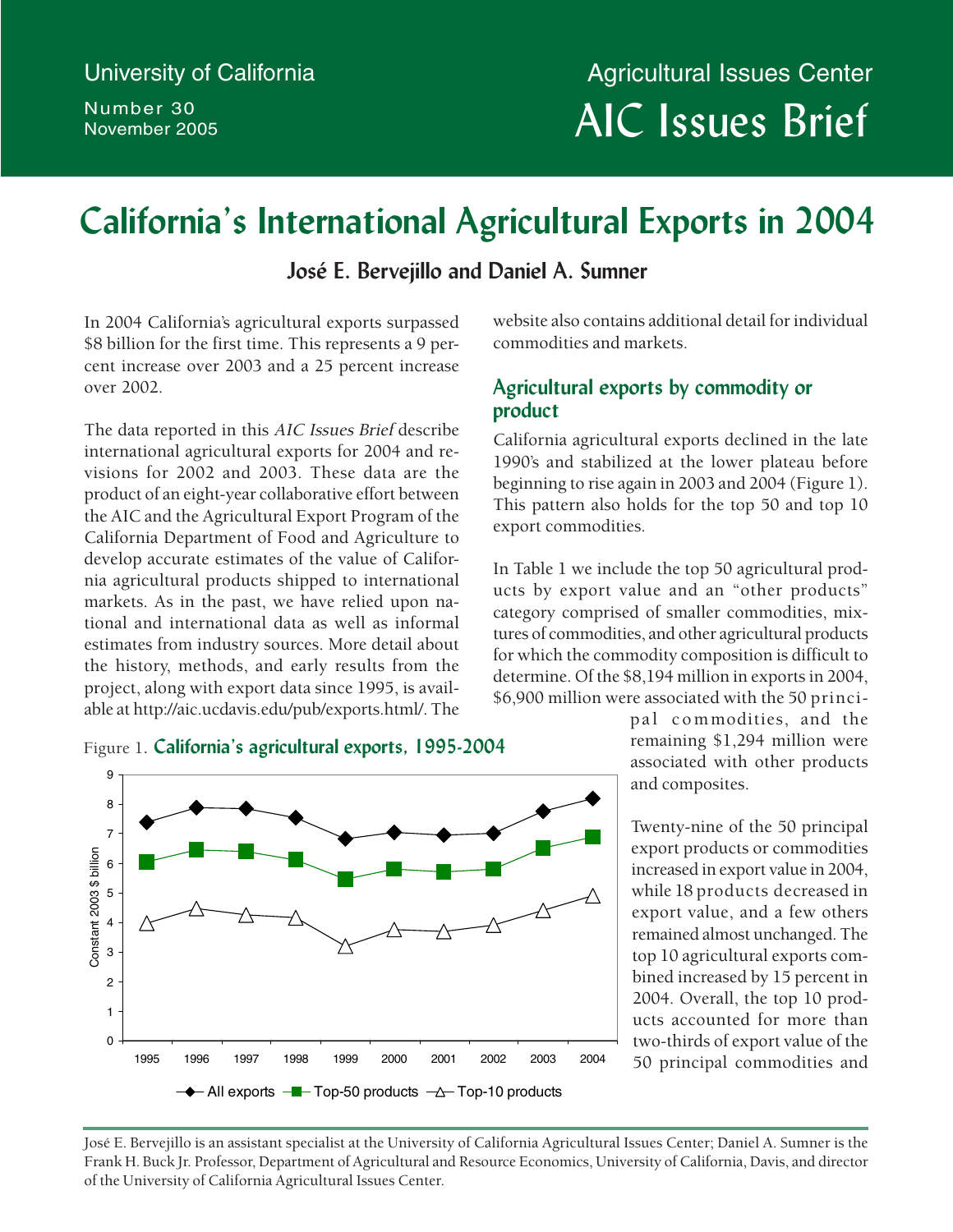#### **CALIFORNIA'S INTERNATIONAL AGRICULTURAL EXPORTS IN 2004**

### Rank Product 2002 2003 2004 Percent change 2004 Export value \$ million 2004/2003 1 Almonds 829.0 1,081.2 1,369.7 27 2 Wine<sup>1</sup> 485.0 551.8 683.8 24 3 Cotton 510.7 676.4 629.3 -7 4 Table grapes<sup>1</sup> 367.2 386.3 453.9 17 5 Dairy 300.9 326.2 439.9 35 × 6 Oranges<sup>2</sup> 303.2 343.8 345.2 0 7 Rice 183.3 217.1 279.7 29 8 Tomatoes, processed<sup>1</sup> 214.9 238.7 250.3 5 9 Walnuts 183.9 213.9 240.5 12 10 Strawberries<sup>1</sup> 156.0 197.9 204.5 3 11 Raisins 151.9 164.7 195.1 18 12 Lettuce<sup>2</sup> 159.5 178.1 188.3 6 13 Pistachios 130.7 135.3 179.0 32 14 Prunes 127.9 133.6 130.1 -3 15 Peaches, nectarines<sup>2</sup> 106.7 125.7 123.3 -2 **COL** 16 Hay<sup>1</sup> 105.9 106.7 106.6 0 17 Broccoli<sup>1</sup> 92.1 96.9 99.4 3 18 Beef and products 167.7 214.7 80.1 -63<br>19 Carrots<sup>1</sup> 71.3 76.3 78.4 3 19 Carrots<sup>1</sup> 71.3 76.3 78.4 3 20 Lemons<sup>2</sup> 84.5 75.5 77.0 2 21 Cherries 62.9 65.4 76.7 17 22 Tomatoes, fresh 48.7 54.0 67.7 25 23 Celery 42.3 42.8 49.8 16 24 Cauliflower 51.4 53.2 48.0 -10 25 Grapefruit<sup>2</sup> 34.2 48.1 43.0 -11 m. 26 Onions<sup>1</sup> 33.8 46.3 40.7 -12 27 Flowers and nursery 36.8 37.8 40.6 7 28 Melons 40.0 39.4 39.3 0 29 Plums 54.9 58.5 37.6 -36 30 Grape juice 28.5 30.4 29.8 -2 31 Wheat<sup>1</sup> 26.9 38.6 26.6  $-31$ 32 Peppers 19.5 21.9 26.4 20 33 Potatoes 30.2 28.3 24.1 -15 34 Pears 17.5 14.5 21.4 47 35 Garlic 23.2 22.3 21.2 -5 m. 36 Asparagus<sup>1</sup> 17.4 26.7 18.0 -33 37 Apples 31.1 19.9 17.0 -15 38 Cottonseed byproducts 6.9 9.2 16.9 83 39 Olives 11.3 11.1 15.6 41 40 Turkey<sup>1</sup> 5.6 12.4 13.1 6

### Table 1. **California agricultural product export values and rankings, 2002-2004**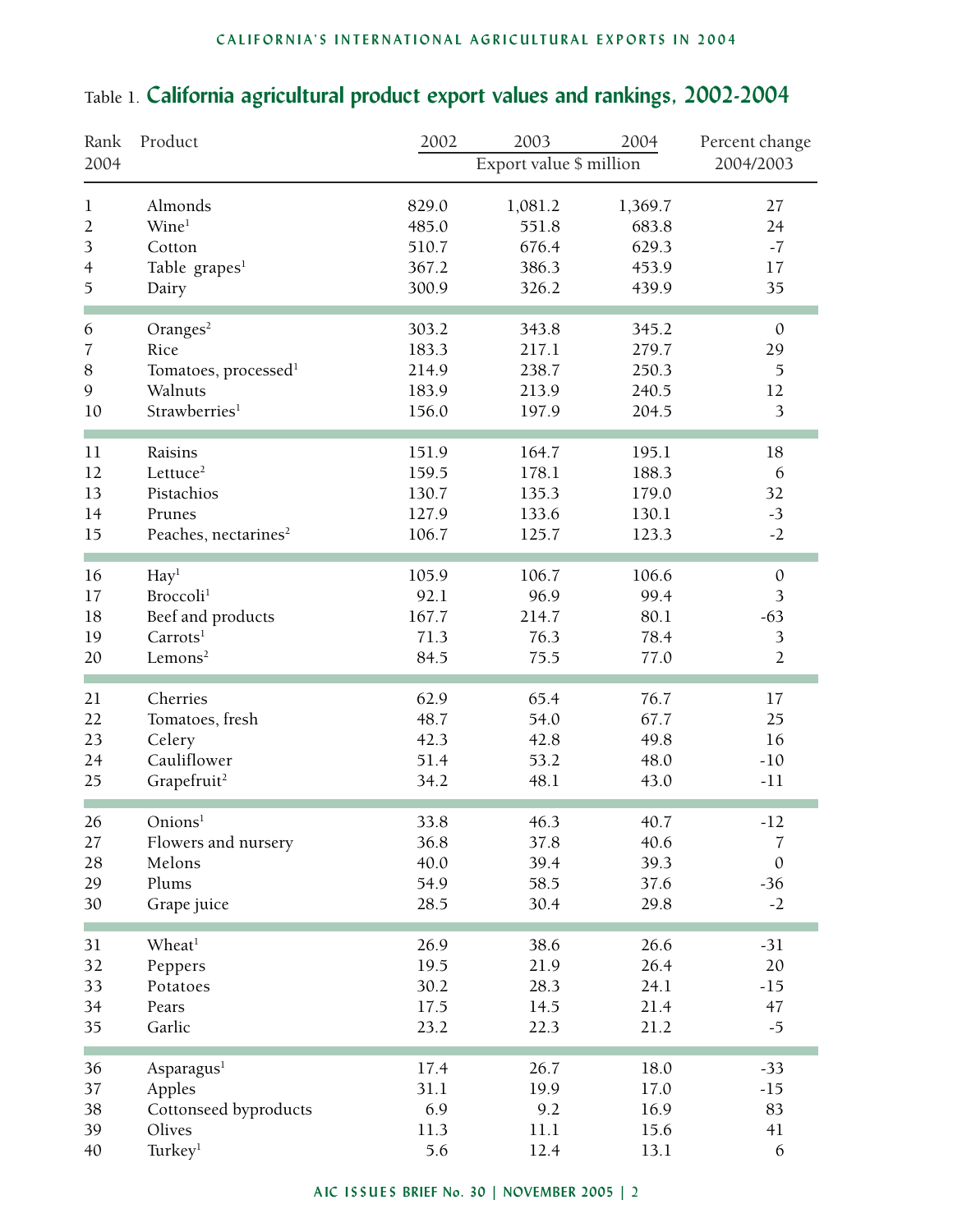| Rank<br>2004                      | Product    | 2003<br>Export value \$ million | 2004    | Percent change<br>2004/2003 |       |
|-----------------------------------|------------|---------------------------------|---------|-----------------------------|-------|
| 41                                | Apricots   | 17.5                            | 15.5    | 12.7                        | $-18$ |
| 42                                | Dates      | 10.9                            | 13.9    | 12.5                        | $-10$ |
| 43                                | Kiwi       | 7.6                             | 8.8     | 10.6                        | 21    |
| 44                                | Figs       | 7.1                             | 8.0     | 9.2                         | 15    |
| 45                                | Chickens   | 5.3                             | 5.5     | 7.0                         | 28    |
|                                   |            |                                 |         |                             |       |
| 46                                | Dry beans  | 10.4                            | 8.0     | 6.5                         | $-19$ |
| 47                                | Eggs       | 8.5                             | 6.4     | 5.3                         | -17   |
| 48                                | Artichokes | 3.1                             | 2.9     | 4.2                         | 42    |
| 49                                | Mushrooms  | 2.9                             | 2.1     | 2.3                         | 11    |
| 50                                | Avocados   | 1.5                             | 1.5     | 2.2                         | 52    |
|                                   |            |                                 |         |                             |       |
| Total 50 principal products       |            | 5,430.2                         | 6,294.2 | 6,900.1                     | 10    |
| <sup>1</sup> Total other products |            | 1,116.5                         | 1,207.2 | 1,294.3                     | 7     |
| Total all agricultural exports    |            | 6,546.7                         | 7,501.5 | 8,194.4                     | 9     |

## Table 1. **California agricultural product export values and rankings, 2002-2004 (continued)**

1 2002 and 2003 figures were revised based on updated production data from the U.S. Department of Agriculture, National Agricultural Statistics Service.

<sup>2</sup> 2002 and 2003 figures were revised based on updated Canadian import data.

more than half of all agricultural exports (also illustrated in Figure 1).

The top export commodity for several years, almonds, showed a 27 percent net increase in export value in 2004, most of which is explained by higher prices. In previous years, the combined export value of the four grape export products—wine, table grapes, raisins and grape juice—was higher than almond exports. In 2004, however, almond exports were slightly higher than the combined grape export products.

Wine exports increased by 24 percent in 2004, reaching \$684 million. This represents an increase of 40 percent with respect to the annual average export value of the period 2000-2002. By volume, wine exports increased 17 percent in 2004 with respect to 2003, and 40 percent with respect to the annual average of 2000-2002.

Cotton exports decreased 7 percent, from \$676 million in 2003 to \$629 million in 2004. Exports of American Pima cotton decreased by about 40 percent due to smaller volumes and lower values than in 2003, which was a relatively good year for American Pima exports. A reduced harvest during the 2003-2004 season negatively affected the 2004 exports. Lower exports of American Pima were partly offset by an increased value of upland cotton exports that was 20 percent higher than in 2003. Cotton exports remained well below the 1995-99 average annual value of approximately \$827 million.

The export value of California dairy products increased by 35 percent in 2004. Export of dairy products expanded nationwide during 2004. The U.S. export value of nonfat dry milk increased 75 percent. Mexico remained a strong market for California's nonfat dry milk. As a result, dairy exports climbed to fourth in the ranking, displacing oranges, which showed little change from 2003.

California rice exports also increased significantly thanks to increased export prices. In 2004, exports rose 29 percent in value over 2003, increasing from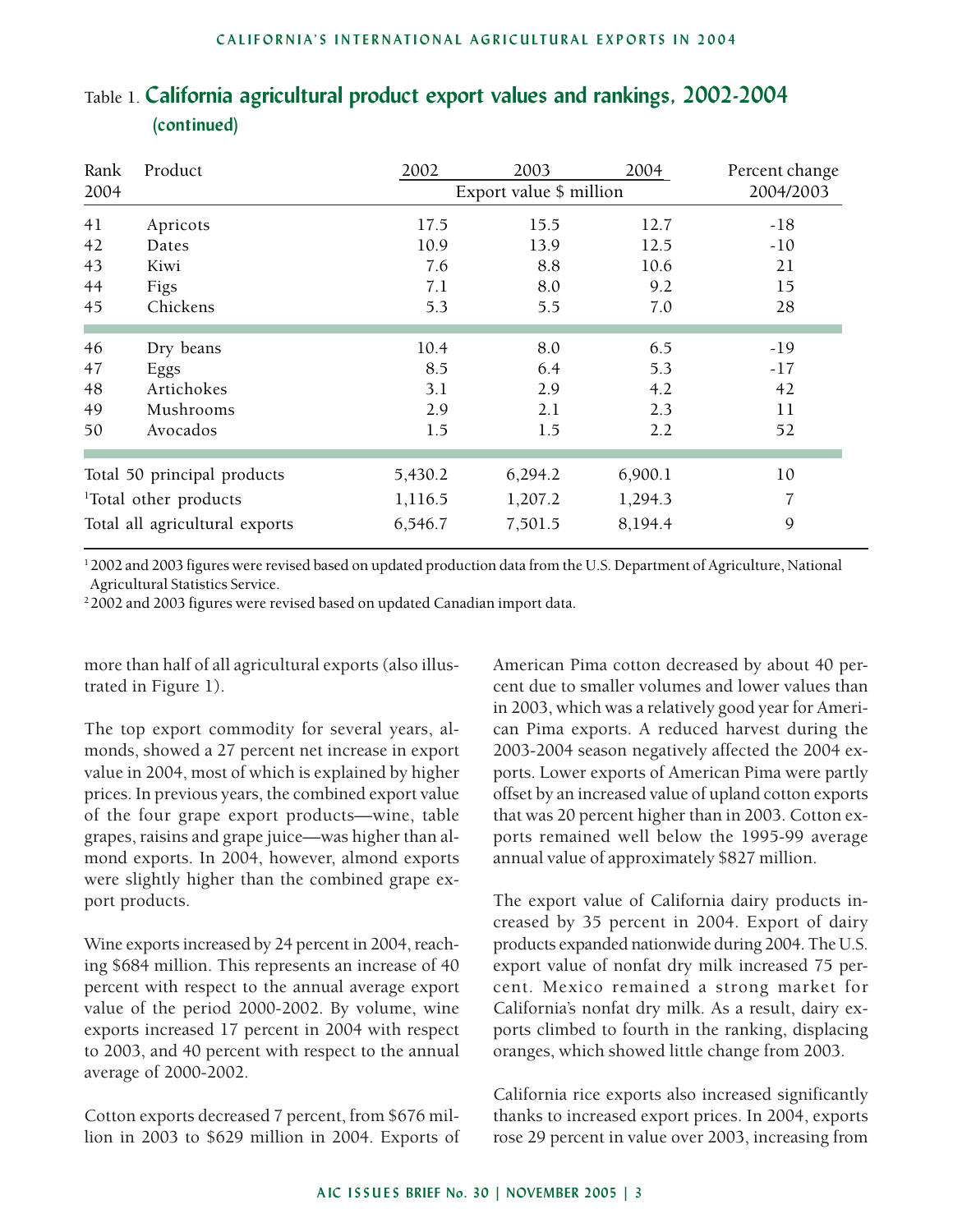\$217 million to \$280 million. The 2004 rice export value was 57 percent higher than the annual average export value of 2000-2002, but quantities exported have changed little during the last five years.

Other important increases during 2004 were for walnuts (12%), raisins (18%), and pistachios (32%). Export value of walnuts increased by \$26 million, export value of raisins increased by \$30 million, and the export value of pistachios increased by \$44 million.

Other commodities that showed significant increases in export value, although of less impact on the overall gain, were cherries, fresh tomatoes, cottonseed byproducts, celery and pears.

Beef exports collapsed in 2004. At the end of 2003, a case of "mad cow" detected in the state of Washington resulted in the immediate closing of all export markets for U.S. beef. Exports plummeted to an estimated value of \$80 million, 63 percent below the 2003 record. In fact, reduction in meat export was even larger since this value includes exports of hides and skins, which were not as strongly affected as fresh and processed meat exports. Beef and products were in the top 10 California export commodities until 2004. In 2004 they ranked 18th.

Besides beef and cotton, other significant decreases in export values were recorded for cauliflower, grapefruit, onions, plums, wheat, potatoes, asparagus, apples, apricots and dates. All commodities with decreasing export values during 2004 had a total "loss" in export value of approximately \$261 million. This loss was more than offset by the total "gain" of \$867 million from all commodities that increased in export value.

As Table 1 documents, California exports a broad variety of agricultural products. Figure 2 shows the share of total export value by commodity group. Fruits, wine, tree nuts and vegetables accounted for 61 percent of the total agricultural export value. Most of the "mixtures and others" category is comprised of highly processed products and is hard to separate into individual commodities. The commodity groups that increased the most from 2003 to 2004 were tree nuts (25%) and wine (24%).

#### **Figure 2. California agricultural exports by category, 2004**



Note: Flowers and nursery are included in "mixtures and others."

#### **International destinations**

California exports agricultural products to almost 150 countries or aggregates, but the 10 principal destinations accounted for 84 percent of the 2004 export value, and the main four destinations—the European Union (EU), Canada, Japan and Mexico accounted for two-thirds of the total (Figure 3). Our destination data relies on information for 43 commodites accounting for about 99 percent of exports of the top 50 commodities. No destination data are available for wheat, apples, turkey, chicken, eggs, mushrooms, avocados or for the total of other products.

The EU has been the leading market for California agricultural exports over the last two years. It accounted for 25 percent of the 2004 export value. EU imports reached a record high of \$1.7 billion, 21 percent higher than in 2003. The EU expanded to 25 members in 2004, but most of California's agricultural exports still go to the U.K., Spain, Germany and the Netherlands.

Together the EU and Canada accounted for 46 percent of California's 2004 exports. Canada imported at least \$2 million of each of 38 commodities, and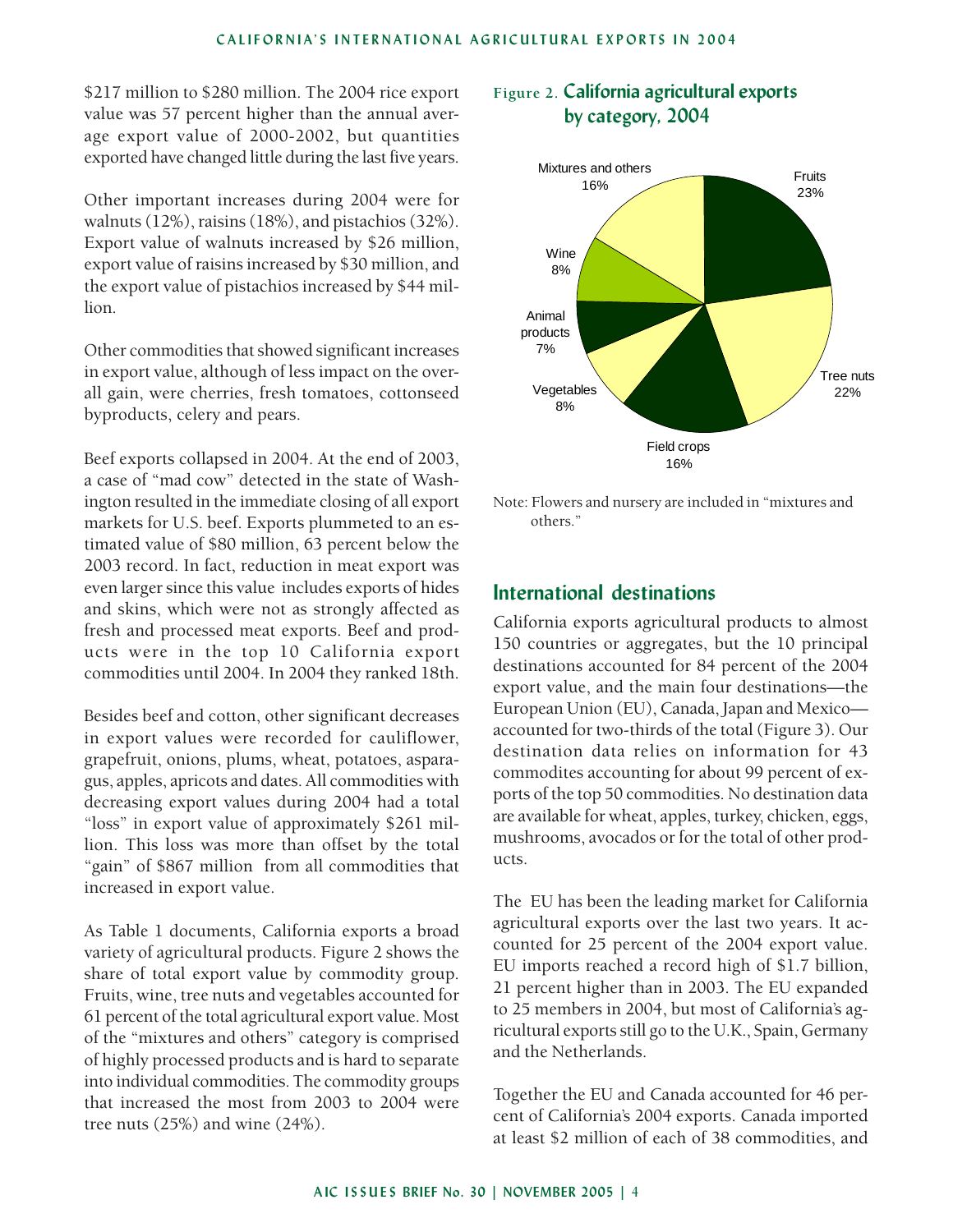#### **CALIFORNIA'S INTERNATIONAL AGRICULTURAL EXPORTS IN 2004**

|                              | $EU-25$ | Canada | Japan | Mexico | China/<br>H.Kong | Korea | Rest of<br>the world |
|------------------------------|---------|--------|-------|--------|------------------|-------|----------------------|
| Animal products <sup>2</sup> | 0.9     | 1.7    | 7.7   | 45.6   | 7.1              | 3.7   | 33.3                 |
| Field crops <sup>3</sup>     | 2.6     | 13.0   | 23.8  | 7.7    | 15.1             | 5.7   | 32.1                 |
| Flowers and nursery          | 19.1    | 39.6   | 5.9   | 26.1   | 1.7              | 0.3   | 7.3                  |
| Fruits <sup>4</sup>          | 9.9     | 32.8   | 14.5  | 5.0    | 7.9              | 6.3   | 23.6                 |
| Tree nuts                    | 56.4    | 6.7    | 8.3   | 1.7    | 3.3              | 2.2   | 21.4                 |
| Vegetables <sup>5</sup>      | 2.3     | 69.0   | 12.0  | 7.7    | 0.8              | 0.3   | 7.9                  |
| Wine                         | 65.2    | 14.9   | 8.2   | 0.8    | 1.3              | 1.0   | 8.6                  |
| All commodity groups         | 24.9    | 21.5   | 13.3  | 7.7    | 6.7              | 3.8   | 22.2                 |

#### Table 2. **Percent of California export value shipped to major markets, by commodity group,1 2004**

<sup>1</sup> Based on 43 individual products for which reliable data were available.

<sup>2</sup> Only beef and dairy products.

<sup>3</sup> Excluding wheat.

4 Excluding apples and avocados.

5 Excluding mushrooms.

the EU imported \$2 million or more of each of 18 commodities, with only two (almonds and wine) accounting for 72 percent of all imports. Conversely, the two principal products going to Canada (lettuce and strawberries) accounted for only 20 percent of all Canadian agricultural imports from California. The Canadian market expanded by 7 percent in 2004.

Japan is the third major market for California's agricultural products, with 13 percent of the export value. Japan is also a diversified market. The two main commodities, rice and almonds, accounted for only 31 percent of all shipments. Japan's purchases decreased slightly from 2003, partly because of negligible beef imports. Beef was the third most important product shipped to Japan in 2003.

Mexico accounted for 8 percent of California's agricultural exports. The principal commodity exported to Mexico is nonfat dry milk. Total dairy products accounted for more than 40 percent of all sales to Mexico and for almost 50 percent of all dairy exports from California. Exports to Mexico increased by 17 percent in 2004.

China/Hong Kong accounted for 7 percent of total California shipments. China/Hong Kong increased purchases of California's agricultural products by 6 percent. The main imports were cotton, oranges and table grapes.

## **Figure 3. California agricultural exports to the top10 destinations, by value, 2004**



Note: Based on 43 individual products for which reliable data were available.

Table 2 shows export distribution by commodity group among the six principal destinations and the "rest of the world". Canada is an important market for flowers, nursery products, vegetables and fruits. The EU is especially important for tree nuts and wine. Although not shown in Table 2, the EU is also the main market for dried fruits.